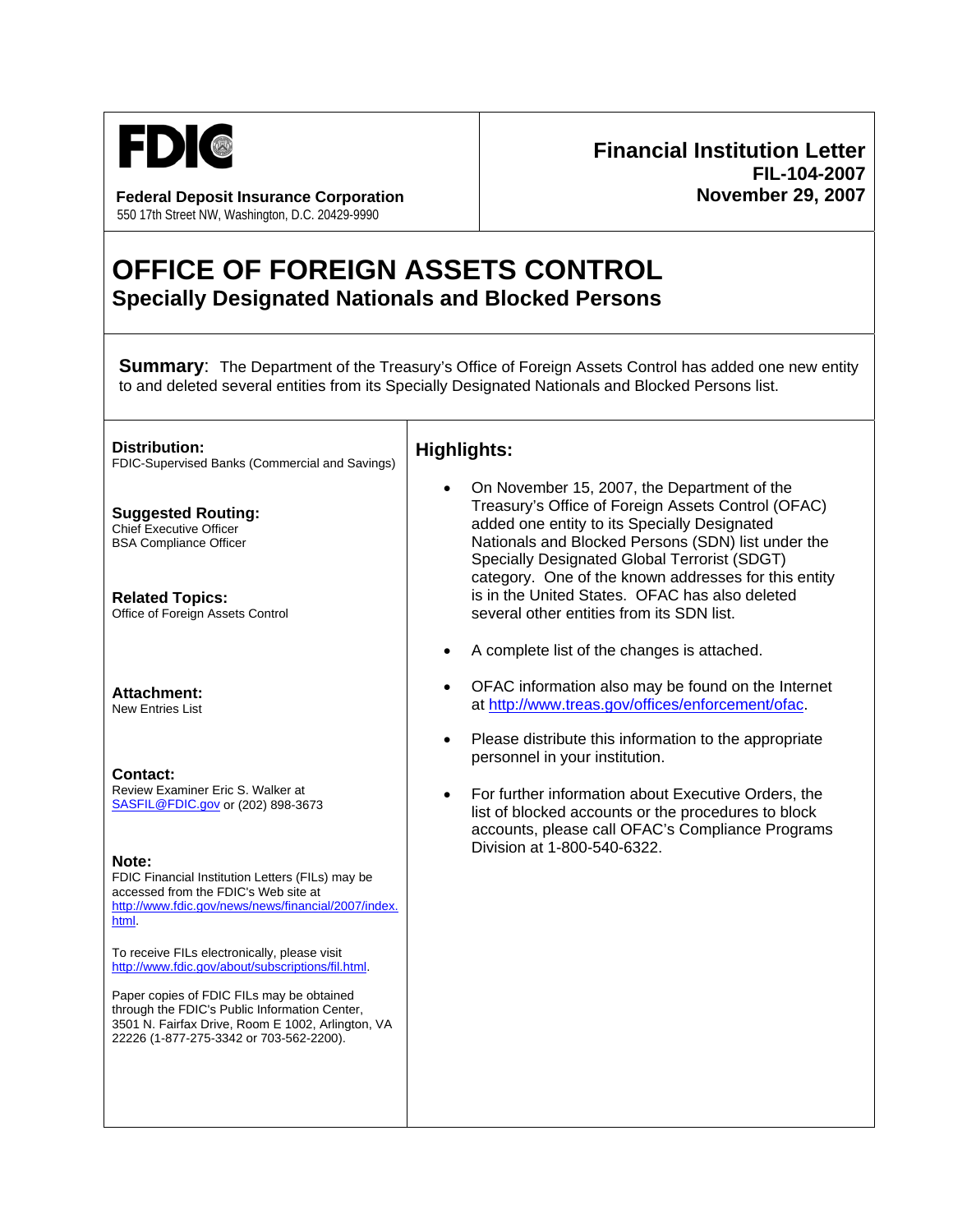## **11/15/2007**

The following entities have been added to OFAC's SDN list:

TAMILS REHABILITATION ORGANISATION (a.k.a. ORGANISATION DE REHABILITATION TAMOULE; a.k.a. ORGANISATION PRE LA REHABILITATION TAMIL; a.k.a. ORGANIZZAZIONE PER LA RIABILITAZIONE DEI TAMIL; a.k.a. ORT FRANCE; a.k.a. TAMIL REHABILITATION ORGANIZATION; a.k.a. TAMIL REHABILITERINGS ORGANISASJONEN; a.k.a. TAMILISCHE REHABILITATION ORGANISATION; a.k.a. TAMILS REHABILITATION ORGANIZATION; a.k.a. TAMILSK REHABILITERINGS ORGANISASJON; a.k.a. TRO; a.k.a. TRO DANMARK; a.k.a. TRO ITALIA; a.k.a. TRO NORGE; a.k.a. TRO SCHWEIZ; a.k.a. TSUNAMI RELIEF FUND -- COLOMBO, SRI LANKA; a.k.a. WHITE PIGEON; a.k.a. WHITEPIGEON), 2390 Eglington Avenue East, Suite 203A, Toronto, Ontario M1K 2P5, Canada; 26 Rue du Departement, Paris 75018, France; Via Dante 210, Palermo 90141, Italy; Address Unknown, Belgium; Langelinie 2A, St, TV 1079, Vejile 7100, Denmark; P.O. Box 82, Herning 7400, Denmark; P.O. Box 212, Vejile 7100, Denmark; Address Unknown, Finland; Postfach 2018, Emmenbrucke 6021, Switzerland; Tribschenstri, 51, Lucerne 6005, Switzerland; 8 Gemini - CRT, Wheelers Hill 3150, Australia; Box 4254, Knox City, VIC 3152, Australia; Voelklinger Str. 8, Wuppertal 42285, Germany; Gruttolaan 45, BM landgraaf 6373, Netherlands; M.G.R. Lemmens, str-09, BM Landgraff 6373, Netherlands; Warburgstr. 15, Wuppertal 42285, Germany; P.O. Box 4742, Sofienberg, Oslo 0506, Norway; Box 44, Tumba 147 21, Sweden; 356 Barkers Road, Hawthorn, Victoria 3122, Australia; P.O. Box 10267, Dominion Road, Aukland, New Zealand; 371 Dominion Road, Mt. Eden, Aukland, New Zealand; Address Unknown, Durban, South Africa; No. 6 Jalan 6/2, Petaling Jaya 46000, Malaysia; 517 Old Town Road, Cumberland, MD 21502; 1079 Garratt Lane, London SW17 0LN, United Kingdom; 410/112 Buller Street, Buddhaloga Mawatha, Colombo 7, Sri Lanka; Kandasamy Koviladi, Kandy Road (A9 Road), Kilinochchi, Sri Lanka; 254 Jaffna Road, Kilinochchi, Sri Lanka; Ananthapuram, Kilinochchi, Sri Lanka; 410/412 Bullers Road, Colombo 7, Sri Lanka; 75/4 Barnes Place, Colombo 7, Sri Lanka; No. 9 Main Street, Mannar, Sri Lanka; No. 69 Kalikovil Road, Kurumankadu, Vavuniya, Sri Lanka; 9/1 Saradha Street, Trincomalee, Sri Lanka; Arasaditivu Kokkadicholai, Batticaloa, Sri Lanka; Ragama Road, Akkaraipattu-07, Amparai, Sri Lanka; Paranthan Road, Kaiveli Puthukkudiyiruppu, Mullaitivu, Sri Lanka; Address Unknown, Vaharai, Sri Lanka; Registration ID 50706 (Sri Lanka); alt. Registration ID 6205 (Australia); alt. Registration ID 1107434 (United Kingdom); alt. Registration ID D4025482 (United States); alt. Registration ID 802401-0962 (Sweden); Tax ID No. 52-1943868 (United States) [SDGT]

The following deletions have been made to OFAC's SDN list:

AKIDA BANK PRIVATE LIMITED (a.k.a. AKIDA INVESTMENT CO. LTD.; a.k.a. AKIDA INVESTMENT COMPANY LIMITED), c/o Arthur D. Hanna & Company, 10 Deveaux Street, Nassau, Bahamas, The; P.O. Box N-4877, Nassau, Bahamas, The [SDGT]

AKIDA INVESTMENT CO. LTD. (f.k.a. AKIDA BANK PRIVATE LIMITED; a.k.a. AKIDA INVESTMENT COMPANY LIMITED), c/o Arthur D. Hanna & Company, 10 Deveaux Street, Nassau, Bahamas, The; P.O. Box N-4877, Nassau, Bahamas, The [SDGT]

AKIDA INVESTMENT COMPANY LIMITED (f.k.a. AKIDA BANK PRIVATE LIMITED; a.k.a. AKIDA INVESTMENT CO. LTD.), c/o Arthur D. Hanna & Company, 10 Deveaux Street, Nassau, Bahamas, The; P.O. Box N-4877, Nassau, Bahamas, The [SDGT]

AKIDA BANK PRIVATE LIMITED (f.k.a. AKIDA ISLAMIC BANK INTERNATIONAL LIMITED; f.k.a. IKSIR INTERNATIONAL BANK LIMITED), c/o Arthur D. Hanna & Company; 10 Deveaux Street, Nassau, Bahamas, The; P.O. Box N-4877, Nassau, Bahamas, The [SDGT]

AKIDA ISLAMIC BANK INTERNATIONAL LIMITED (a.k.a. AKIDA BANK PRIVATE LIMITED; f.k.a. IKSIR INTERNATIONAL BANK LIMITED), c/o Arthur D. Hanna & Company; 10 Deveaux Street, Nassau, Bahamas, The; P.O. Box N-4877, Nassau, Bahamas, The [SDGT]

IKSIR INTERNATIONAL BANK LIMITED (a.k.a. AKIDA BANK PRIVATE LIMITED; f.k.a. AKIDA ISLAMIC BANK INTERNATIONAL LIMITED), c/o Arthur D. Hanna & Company; 10 Deveaux Street, Nassau, Bahamas, The; P.O. Box N-4877, Nassau, Bahamas, The [SDGT]

GULF CENTER S.R.L., Corso Sempione 69, 20149 Milan, Italy; Italian Fiscal Code 07341170152; V.A.T. Number IT 07341170152 [SDGT]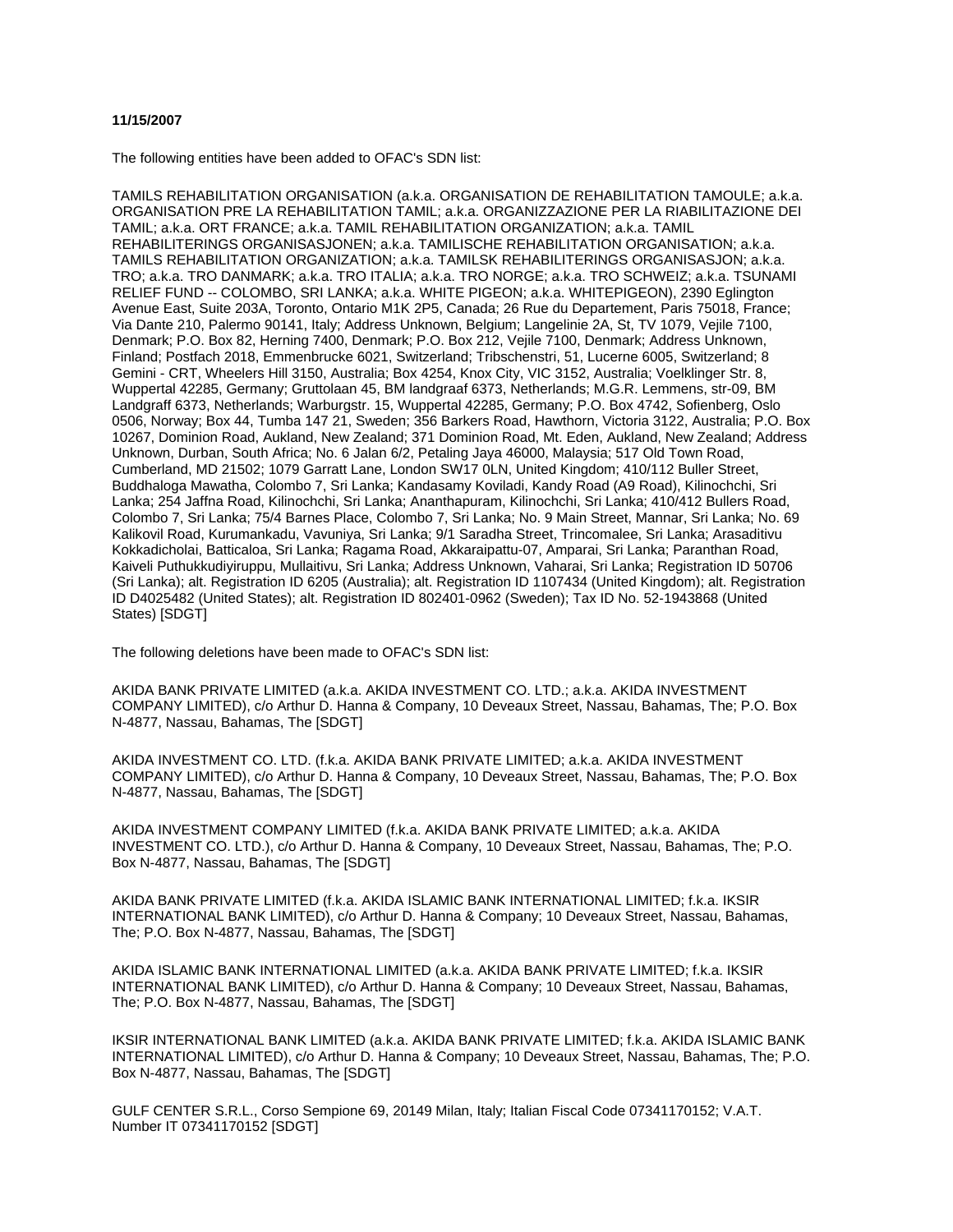GULF OFFICE ASSOC. PER LO SVILUPPO COMM. IND. E TURIS. FRA GLI STATI ARABI DEL GOLFO E LA SVIZZERA (a.k.a. MIGA-MALAYSIAN SWISS, GULF AND AFRICAN CHAMBER), Via Maggio 21, 6900 Lugano TI, Switzerland [SDGT]

MIGA-MALAYSIAN SWISS, GULF AND AFRICAN CHAMBER (f.k.a. GULF OFFICE ASSOC. PER LO SVILUPPO COMM. IND. E TURIS. FRA GLI STATI ARABI DEL GOLFO E LA SVIZZERA), Via Maggio 21, 6900 Lugano TI, Switzerland [SDGT]

HOTEL NASCO (a.k.a. NASCO BUSINESS RESIDENCE CENTER SAS DI NASREDDIN AHMED IDRIS EC), Corso Sempione 69, 20149 Milan, Italy; Italian Fiscal Code 01406430155; V.A.T. Number IT 01406430155 [SDGT]

NASCO BUSINESS RESIDENCE CENTER SAS DI NASREDDIN AHMED IDRIS EC (n.k.a. HOTEL NASCO), Corso Sempione 69, 20149 Milan, Italy; Italian Fiscal Code 01406430155; V.A.T. Number IT 01406430155 [SDGT]

INDUSTRIE GENERALE DE FILATURE ET TISSAGE (a.k.a. INDUSTRIE GENERALE DE TEXTILE; a.k.a. NASCOTEX S.A.), KM 7 Route de Rabat, BP 285, Tangiers, Morocco; KM 7 Route de Rabat, Tangiers, Morocco [SDGT]

INDUSTRIE GENERALE DE TEXTILE (a.k.a. INDUSTRIE GENERALE DE FILATURE ET TISSAGE; a.k.a. NASCOTEX S.A.), KM 7 Route de Rabat, BP 285, Tangiers, Morocco; KM 7 Route de Rabat, Tangiers, Morocco [SDGT]

NASCOTEX S.A. (a.k.a. INDUSTRIE GENERALE DE FILATURE ET TISSAGE; a.k.a. INDUSTRIE GENERALE DE TEXTILE), KM 7 Route de Rabat, BP 285, Tangiers, Morocco; KM 7 Route de Rabat, Tangiers, Morocco [SDGT]

NASCO NASREDDIN HOLDING A.S., Zemin Kat, 219 Demirhane Caddesi, Zeytinburnu, Istanbul, Turkey [SDGT]

NASCOSERVICE S.R.L., Corso Sempione 69, 20149 Milan, Italy; Italian Fiscal Code 08557650150; V.A.T. Number IT 08557650150 [SDGT]

NASREDDIN COMPANY NASCO SAS DI AHMED IDRIS NASREDDIN EC, Corso Sempione 69, 20149 Milan, Italy; Italian Fiscal Code 03464040157; V.A.T. Number IT 03464040157 [SDGT]

NASREDDIN FOUNDATION (a.k.a. NASREDDIN STIFTUNG), c/o Rechta Treuhand-Anstalt, Vaduz, Liechtenstein [SDGT]

NASREDDIN STIFTUNG (a.k.a. NASREDDIN FOUNDATION), c/o Rechta Treuhand-Anstalt, Vaduz, Liechtenstein [SDGT]

NASREDDIN GROUP INTERNATIONAL HOLDING LIMITED (a.k.a. NASREDDIN GROUP INTERNATIONAL HOLDINGS LIMITED), c/o Arthur D. Hanna & Company; 10 Deveaux Street, Nassau, Bahamas, The; P.O. Box N-4877, Nassau, Bahamas, The [SDGT]

NASREDDIN GROUP INTERNATIONAL HOLDINGS LIMITED (a.k.a. NASREDDIN GROUP INTERNATIONAL HOLDING LIMITED), c/o Arthur D. Hanna & Company; 10 Deveaux Street, Nassau, Bahamas, The; P.O. Box N-4877, Nassau, Bahamas, The [SDGT]

NASREDDIN INTERNATIONAL GROUP LIMITED HOLDING (a.k.a. NASREDDIN INTERNATIONAL GROUP LTD. HOLDING), c/o Rechta Treuhand-Anstalt, Vaduz, Liechtenstein; Corso Sempione 69, 20149, Milan, Italy [SDGT]

NASREDDIN INTERNATIONAL GROUP LTD. HOLDING (a.k.a. NASREDDIN INTERNATIONAL GROUP LIMITED HOLDING), c/o Rechta Treuhand-Anstalt, Vaduz, Liechtenstein; Corso Sempione 69, 20149, Milan, Italy [SDGT]